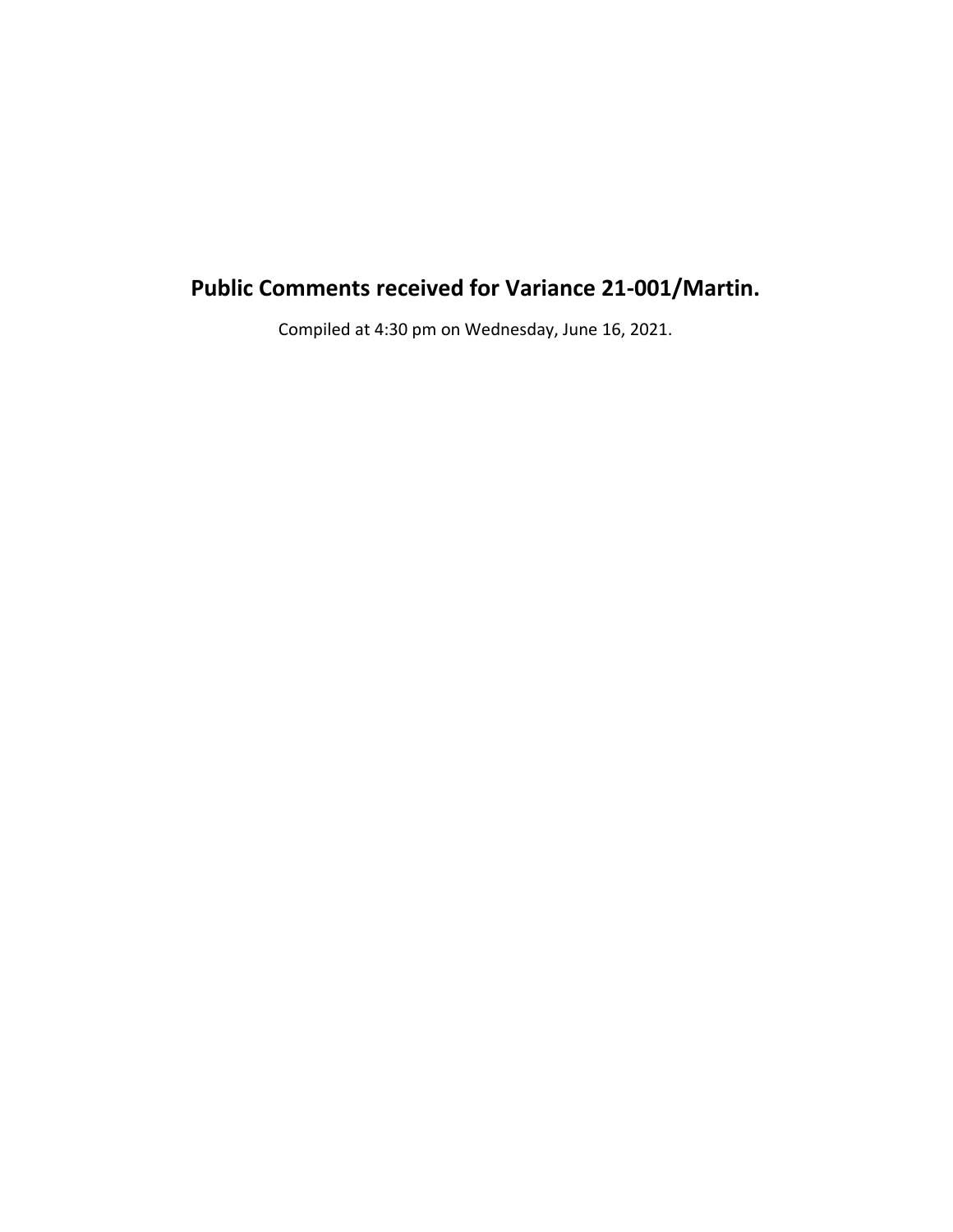Patrick mann 52 N Texas June Lake, CA 93529  $(650) 683 - 0057$ B2ouncer@gmail.com

June 8, 2020

**Mono County Planning Commission Attention: Michael Draper PO Box 347** Mammoth Lakes, CA 93546

RE: Variance 21-001/Martin

Dear Commissioners,

This letter is in response to the variance application submitted for assessor's parcel 016-123-012, located on N. Texas Street, Clark Tract, June Lake. I am a homeowner & Part Time resident for the last 14 years. My property 52 N Texas is 1 lot north on Texas St from the Martin property and on my street.

#### **VARIANCE APPLICATION DEFICIENCIES**

- 1. Page 2, item 5 of the Variance Application indicates that the site is not on filled land. The previously referenced Site Exhibit indicates along the southern wall of the proposed home as "top of rock slope". My understanding is that this area is loose fill and construction debris. . The flat pad for the proposed home has been used for snow storage for the 14 years I have lived here, and sand and gravel has built up from the plow pushing material onto this area. I believe excavation will need to be performed contrary to what is indicated on page 3, item 10 to build a proper foundation and assure slope stability.
- 2. Page 3, item 12B of the Variance Application indicates the project will not affect the views of existing homes. The views from homes at 43 North Texas, 47 North Texas, and 48 North Texas would all be adversely affected by the tall structure that is proposed.
- 3. The Preliminary Site Plan Exhibit shows only two parking places. The proposed structure is 2  $\frac{1}{2}$ stories and may require more parking spaces. There is no way to provide for accurate parking without encroaching on the existing road which is not enough space for 2 cars side by side to drive by one another simultaneously. Also in the winter there is not ample space for snow storage and parking. To me it does not meet the requirement and in the winter would be a safety concern with a downward slope of the road and the curve it is on.
- 4. The Preliminary Site Exhibit uses the aerial imagery and parcel lines from the Mono County GIS Parcel Viewer as a base map for the proposed project. Aerial photography can be highly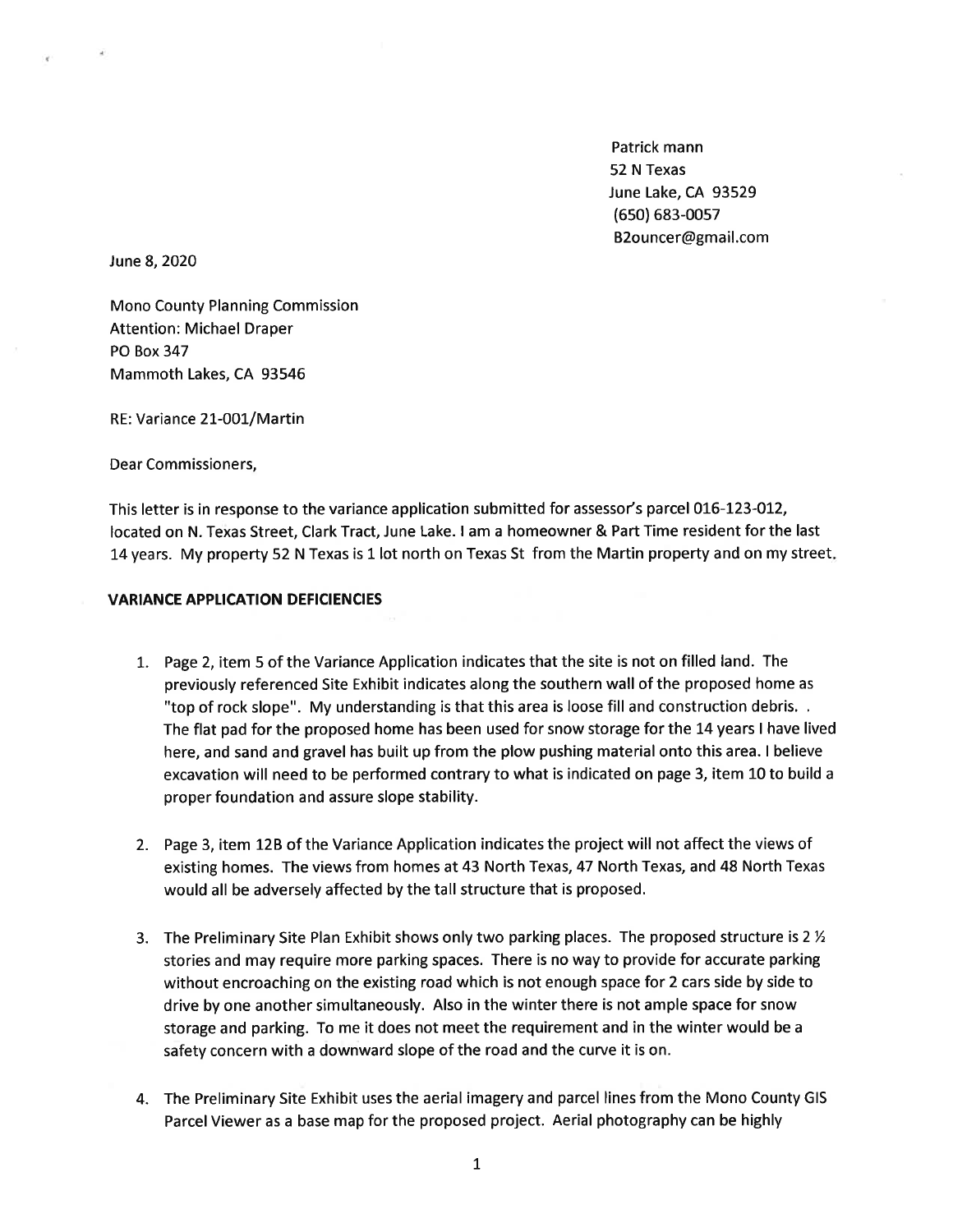inaccurate in steep terrain and at the scales depicted on this site plan. The property lines on the plan relative to geographic features and vegetation can therefore be off significantly. This project has very tight tolerances because of the limited suitable area. A licensed survey should be performed prior to consideration of a variance to accurately locate the property line and features that would be affected by the project, including power lines, roads, vegetation, and unstable slopes, and ultimately determine the feasibility of the project.

#### **SAFETY**

ď.

- 1. Road conditions in the Clark Tract, and particularly the extent of North Texas Street from W Steelhead Rd to Rea Drive, can be treacherous in winter. Melting of snow during the day and freezing at night causes the road to become slick and hazardous. There are numerous vehicles that lose traction and slide backwards or sideways on a regular basis on the grade and curve where this proposed home would be constructed and with a decreased set back it just becomes all that much more dangerous. The shadow cast by a 2 1/2-story structure located 10 feet closer to the road than guidelines allow would further exacerbate the ice formation on this portion of North Texas Street.
- 2. N Texas St is very steep and narrow from the corner of W Steelhead Rd to the southwest corner of the proposed property access driveway. There is no room for two vehicles to pass each other on this section, and there is a regular flow of neighborhood vehicles, as well as large vehicles, including delivery trucks, propane trucks, and garbage trucks. The movement of emergency vehicles (fire trucks and ambulances) are also restricted. Granting a variance would bring the structure unreasonably close to the road if widening is done to mitigate this safety hazard.

### **SNOW MANAGEMENT**

The flat portion of the parcel has been used for snow storage for decades. If this project is constructed, the volume of snow that would have been stored there will need to be transported elsewhere. The likely spot would be on the southeast corner of 335 W Steelhead Road, or the southwest corner of parcel 016-117-014-000, where large accumulations of snow have been created in past years. This pile melts and freezes and creates a sheet of ice on the hill on W Steelhead Rd. We have seen multiple cars sideways on the hill at this location, and the UPS truck (without 4WD) must travel at a high speed to get past the ice. The proposed construction will displace the snow storage burden from one private lot to another. Granting a 10-foot variance would limit the amount of snow storage capacity onsite for snow removed from this parcel, exacerbating the snow storage problem, and contributing to the dangerous winter road conditions. If Mono County approves this variance will Mono County also provide and pay for a solution to store the snow elsewhere?

#### **ROAD MAINTENANCE**

Existing roads in the Clark Tract notoriously do not follow the alignments according to the parcel maps. They are narrow (less than 25 feet wide), steep, with no or poor drainage infrastructure. and not built to engineering standards. Clark Tract roads are private and snow removal and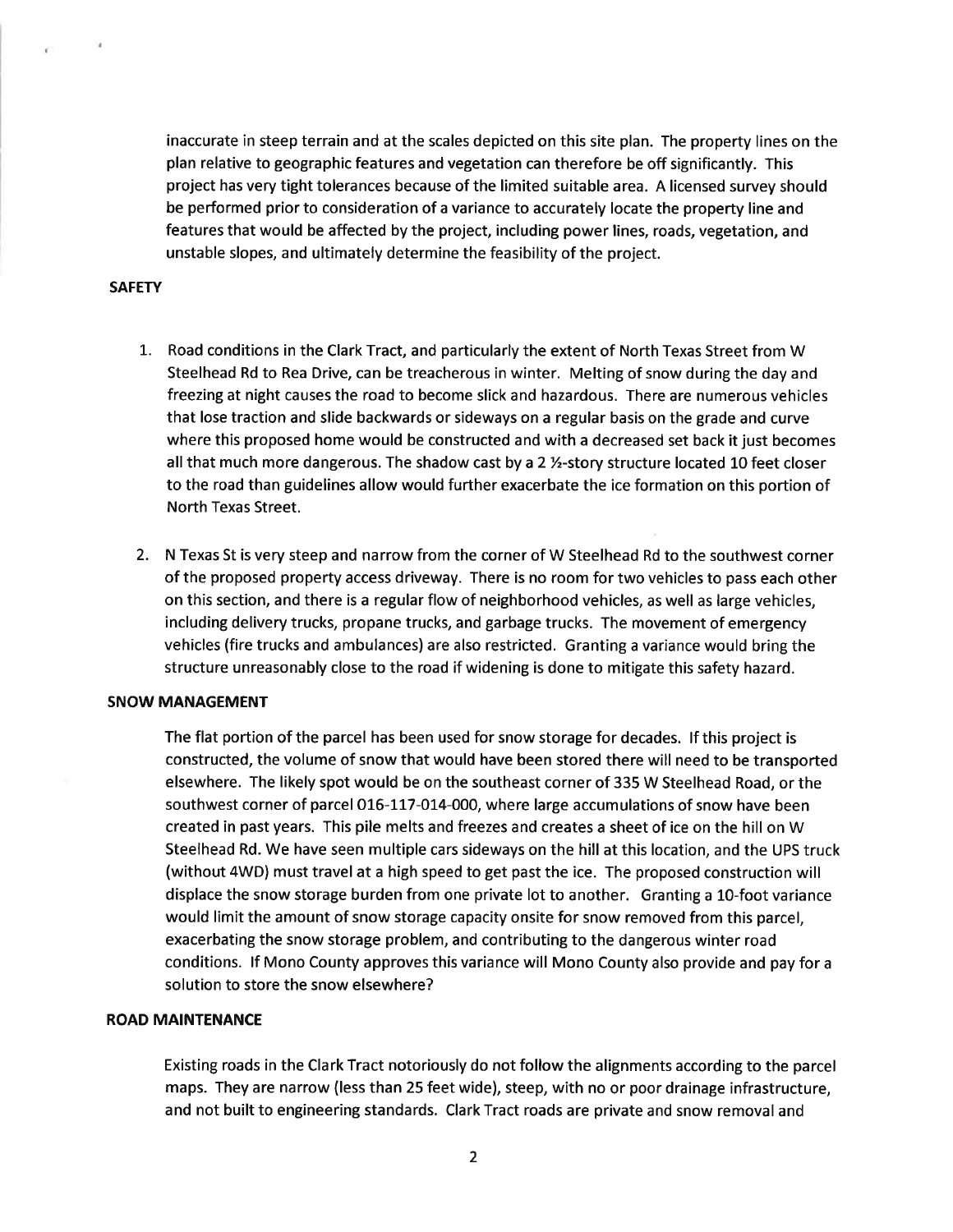maintenance are funded by contributions from property owners. In the short term, residents have performed essential road repair, but there has been recent interest in creating a Zone of Benefit for long-term maintenance. If this were to occur, the roads would need to be upgraded to a maintainable level of construction. This may require widening of North Texas Street along the property line where the variance is requested. By granting this variance, it would bring the structure unreasonably close to the road and limiting the ability to do necessary road rebuilding and maintenance activities.

#### **VARIANCE PRECEDENCE**

 $\tilde{\mathcal{X}}=\infty$  ,  $\tilde{\mathcal{X}}=\mathcal{X}$ 

The remaining vacant lots in the Clark Tract are exceedingly difficult sites for construction. Existing structures were required to adhere to 20-foot setbacks with rare exceptions. As available land inventory becomes scarce, requests for variances will increase for these difficult lots. Granting variances is not fair to others that mitigated their projects to meet them. Mono County should not set a precedent of granting variances to encourage development on sites where a structure is not appropriate.

Thank you for consideration of my concerns. At a minimum I would ask that the Commission members make a site visit in person to review the validity of the concerns listed here and have the developer Jim Martin address the deficiencies listed in the first section in a modified variance application, so a true representation of the project can be used as a basis for a decision.

It is difficult to appreciate the steepness of the terrain in the neighborhood unless you have seen it in person.

I do not believe a variance is appropriate on this site per the reasons stated in the other sections and request the variance application be denied.

Patrick Mann

Vulan 1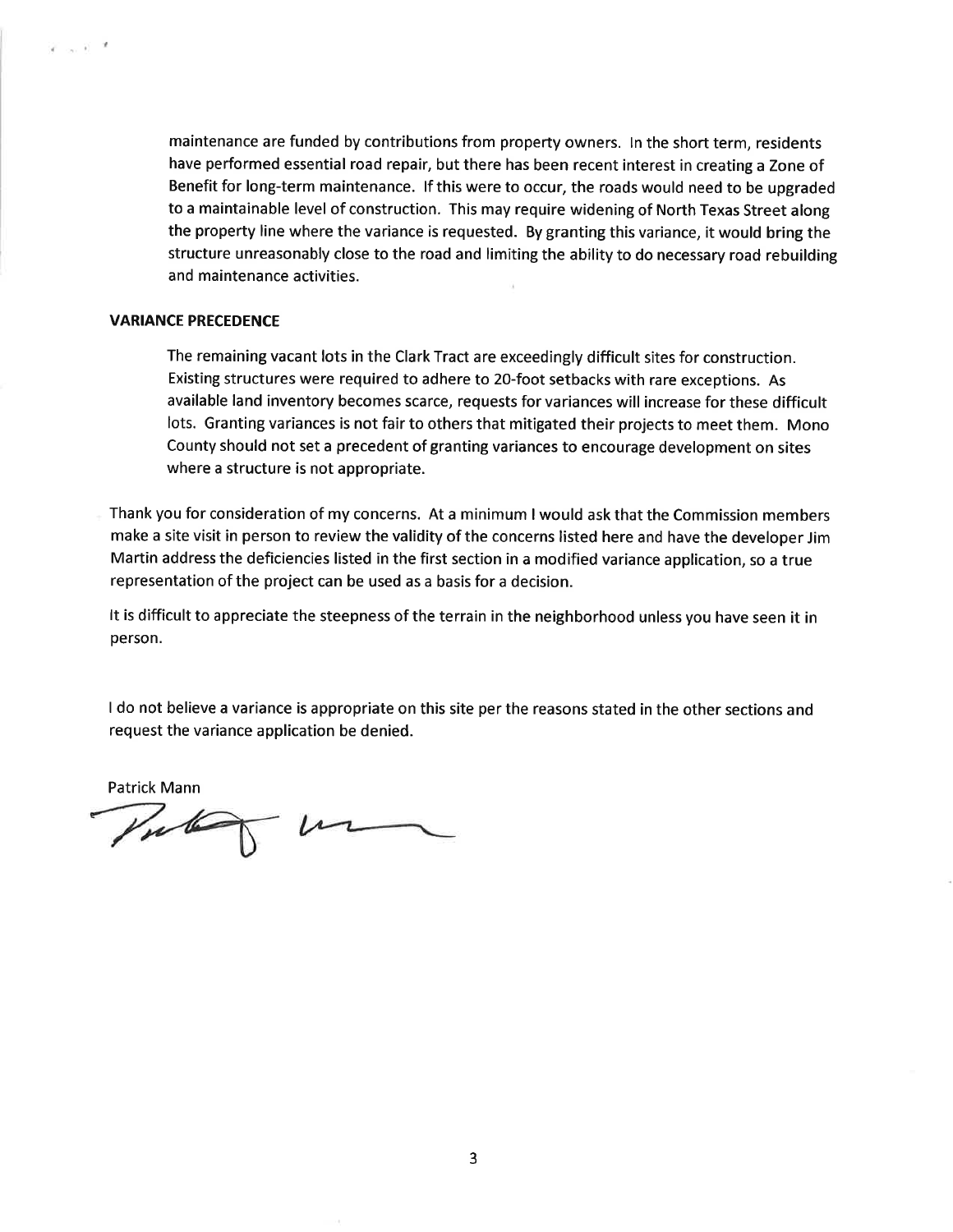John and Doris Reilly PO Box 630 June Lake, CA 93529 (949) 650-5602 reillyhome@yahoo.com

June 15, 2020

Mono County Planning Commission Attention: Michael Draper PO Box 347 Mammoth Lakes, CA 93546

RE: Variance 21-001/Martin

Dear Commissioners,

The questions and comments listed below pertain to the staff response document prepared for the Planning Commission hearing scheduled for June 17, 2021. We appreciate having these issues answered and addressed during the hearing.

- 1. We submitted a letter with comments to the Planning Commission on June 6, 2021 that listed six items where the variance application were inaccurate or deficient. We also contacted the applicant through their realtor prior to that date letting them know of the incorrect power line alignment and the existence of fill and not rock on the building site. We believe a corrected application should be submitted so a true representation of the project can be used as a basis for a decision. If this is not required, please provide an explanation why.
- 2. The staff response document does not address the incorrect alignment of the power line on the site exhibit of the variance application. The possible effect on setbacks needs to be addressed.
- 3. Page 1 Project Overview

*If granted the variance, the property owner will apply to construct a residence not to exceed 625 square feet on the property....*

This is different from what is on the variance application. The application indicates that a 2  $\frac{1}{2}$  story structure with a 600-square-foot first-floor lot coverage will be constructed.

4. Page 6

*Public comment: The setback reduction will result in on-street parking.*

*Staff response: Single-family residential development requires two parking spaces to be provided on site. This project provides off-street parking that meets General Plan regulations.*

Other houses in the neighborhood were required to provide 3 parking spaces when permitted (314 W Steelhead Rd, new construction currently underway on Hideaway Lane). Are number of spaces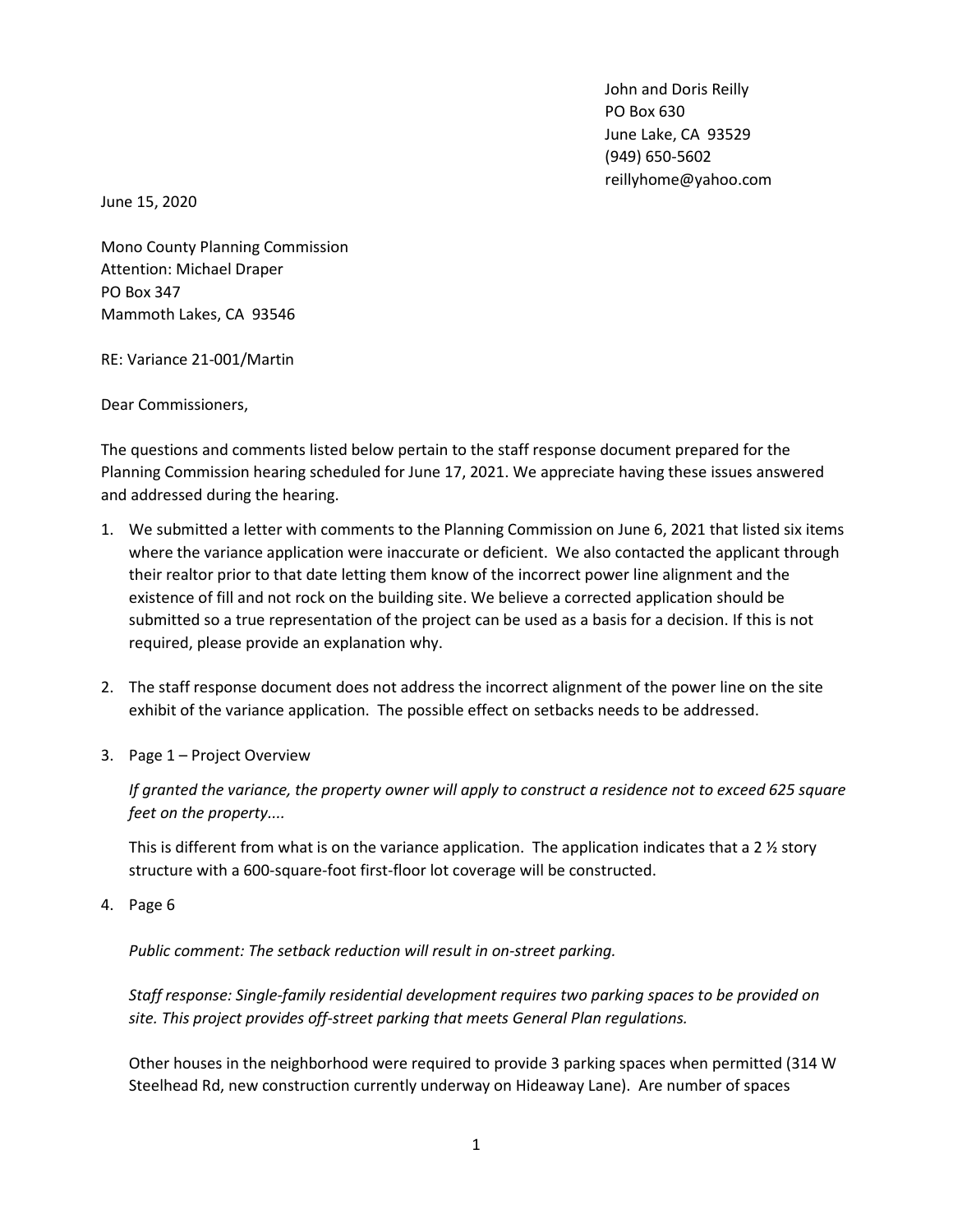dependent on building square footage? This structure will likely exceed 1200 square feet (see #2 above).

5. Page 6

*Public comment: The property has historically been used for local snow storage. Development of the property will impact where local snow can be stored, and the variance will further reduce this property's ability to store snow.*

*Staff response: Unless an agreement is recorded against a private property for the purpose of snow storage, private properties may be developed by their owners consistent with land use designation standards. No right to community snow storage exists on this parcel.*

*Single-family residential development does not require a snow-storage area. Part of the intention in setting a maximum lot coverage is so that a portion of a property is left undeveloped to serve as snow storage. The SFR designation permits a maximum of 40% lot coverage. Total lot coverage proposed by this project is approximately 1,025 sf, or 9.8%.*

Even though the lot coverage is 9.8% of the total lot size, area available on site to store snow removed from the parking spaces is certainly less than 40% of the useable flat area of the lot. This snow would be removed by the snowplow and the proposed construction will displace the snow storage burden from one private lot to another since there is very little area on the lot to store snow.

The likely spot where snow would be stored would be on the southeast corner of 335 W Steelhead Road, or the southwest corner of parcel 016-117-014-000, where large accumulations of snow have been created in past years. This pile melts and freezes and creates a sheet of ice on the hill on W Steelhead Rd. We have seen multiple cars sideways on the hill at this location, and the UPS truck (without 4WD) must travel at a high speed to get past the ice.

Our issue is not with the fact that the lot has been historically used for snow storage. Granting a 10-foot variance would limit the amount of snow storage capacity onsite for snow removed from this parcel, exacerbating the snow storage problem, and contributing to the dangerous winter road conditions. Even though snow storage area is not specifically required, granting the variance would adversely affect the safety of the neighborhood.

6. Page 7

*Public comment: The project will remove mature, heritage trees, affecting the slope stability, drainage, and aesthetics.*

*Staff response: The County does not prohibit tree removal by a property owner. In developing the property, the builder will need to consider and plan for slope stability and drainage of the project within the building permit application.*

*Public comment: The project will affect views of existing homes.*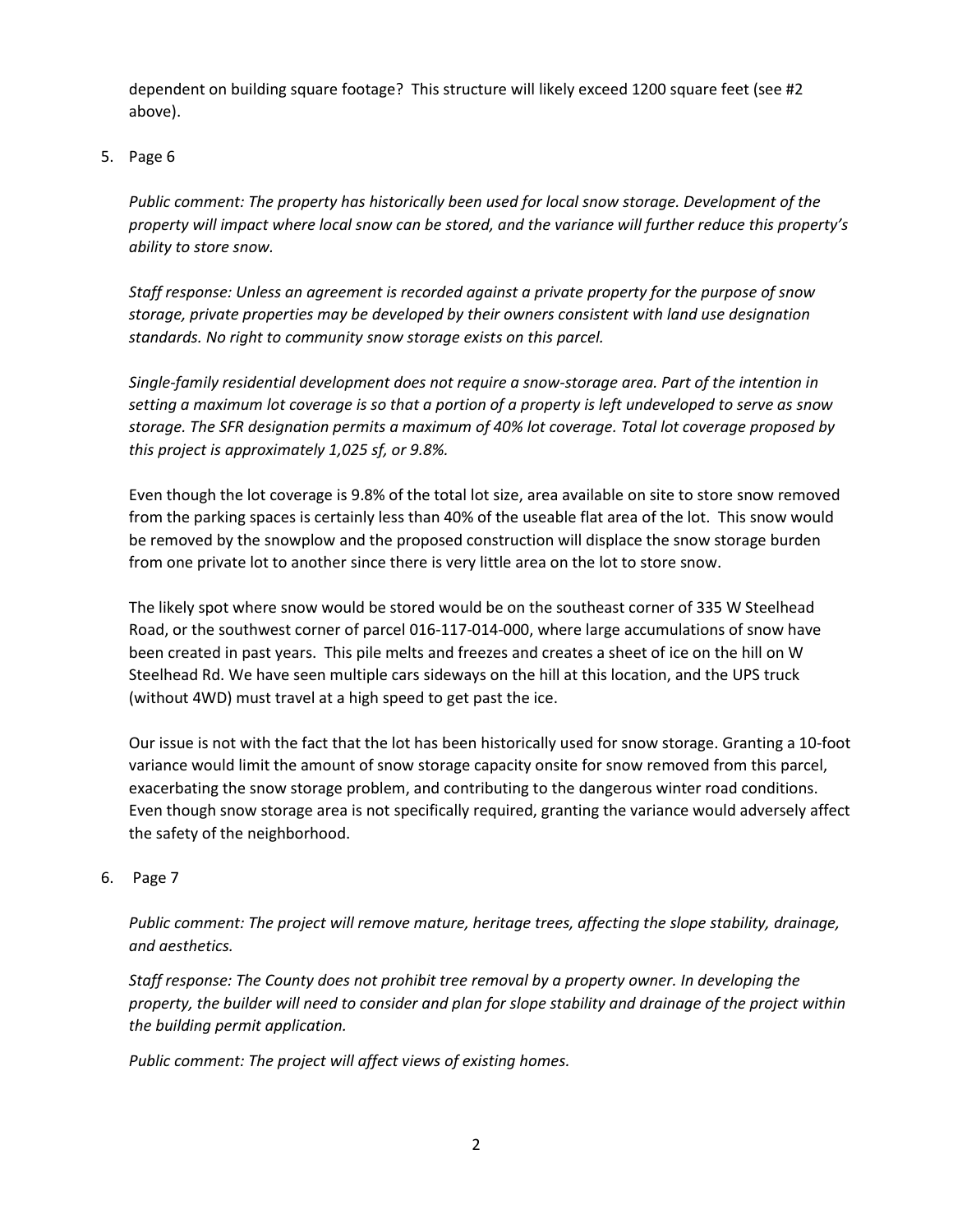*Staff response: The General Plan allows for the development of a property consistent with the land use designation's standards. A maximum height of 35' is permitted for single-family dwellings. Private property viewsheds are not protected by the General Plan.*

If the trees and viewscape are not relevant to the issuance of a variance, then why are these questions on the application? The applicant did not provide accurate answers to these questions and should be required to submit a corrected application, so the true site conditions are documented.

## 7. Page 7

*Public comment: A licensed survey should be performed prior to consideration of a variance to accurately locate the property line and features that would be affected by the project.*

*Staff response: The site plan provided for the application sufficiently displays the site and property features. A survey may be required under the building permit to identify the property line and take measurements to ensure compliance with the conditions of the Variance. Compliance is the responsibility of the property owner.*

The original public comment cited is out of context. The site plan *does not* sufficiently display the site and property features relative to the true property boundary. Here is the full comment, with emphasis on why a survey should be required:

The Preliminary Site Exhibit uses the aerial imagery and parcel lines from the Mono County GIS Parcel Viewer as a base map for the proposed project. **Aerial photography can be highly inaccurate in steep terrain and at the scales depicted on this site plan. The property lines on the plan relative to geographic features and vegetation can therefore be off significantly.** This project has very tight tolerances because of the limited suitable building area. A licensed survey should be performed prior to consideration of a variance to accurately locate the property line and features that would be affected by the project, including power lines, roads, vegetation, and unstable slopes, and ultimately determine the feasibility of the project.

## 8. Page 7

*Public comment: The site plan does not indicate where the propane tank would be located.*

*Staff response: A variance of a front-yard setback is not expected to affect the placement of a propane tank. Propane tanks are considered a utility and location is subject to the California Building Code.*

California Code of Regulations, title 8, Section 501 Installation of Aboveground Storage Tanks for Other Than Refrigeration Service indicates tanks of capacity 1,200 gallons or less must be 50 feet from line of property adjoining which may be built upon, and 50 feet from a residential building. There is no realistic location on the flat area of the lot where a propane tank can be located, even if a variance is granted.

Thank you for the consideration of our concerns.

Doris and John Reilly